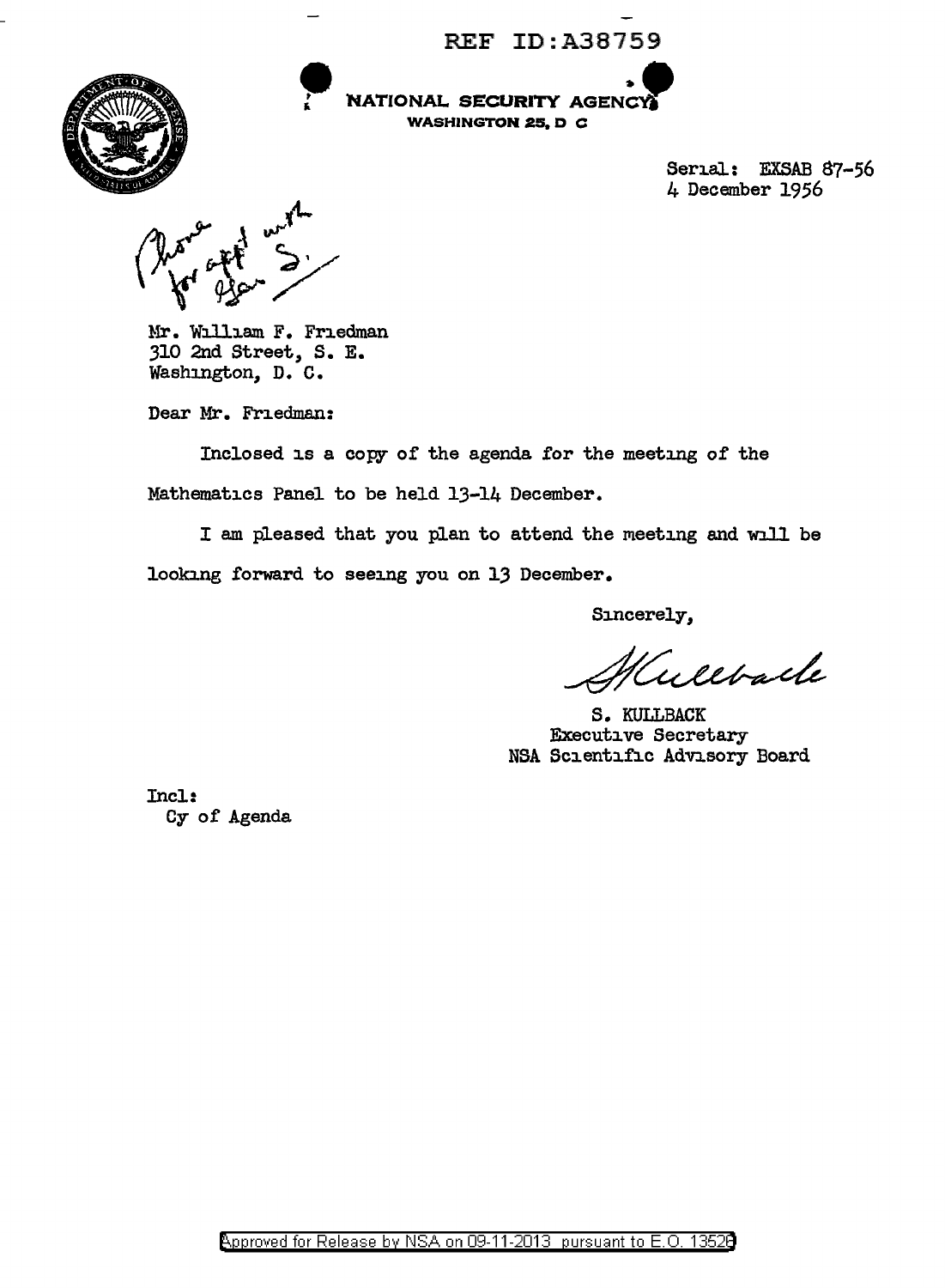# REF ID:A38759 e

#### MATHEMATICS PANEL NSA SCIENTIFIC ADVISORY BOARD

#### AGENDA

13 - 14 December 1956

Room 20202, Naval Security Station

#### 13 DECEMBER 1956

- 0900 Assembly.
- 0915 Welcome. Statement of purpose of the meetings. 0930 The mission of the Mathematical Research Lt. Gen. J. A. Samford, USA Dr. H. T. Engstrom Professor S. S. Wilks Division (MATH) and its modus operandi. Dr. R. A. Leibler 1015 Brief history of mathematical effort in cryptology. Dr. R. B. Dawson 1045 The operation of the Special Tasks<br>Branch of MATH. Mr. H. L. Arnould 1200-1330 LUNCH 1330 The operation of the Cryptologic Research<br>Branch of MATH. Mr. O. S. Rothaus 1415 The operation of the Statistical Research Dr. R. B. Dawson 1515 The operation of the Methods Research<br>Branch of MATH. Mr. D. L. Hogan